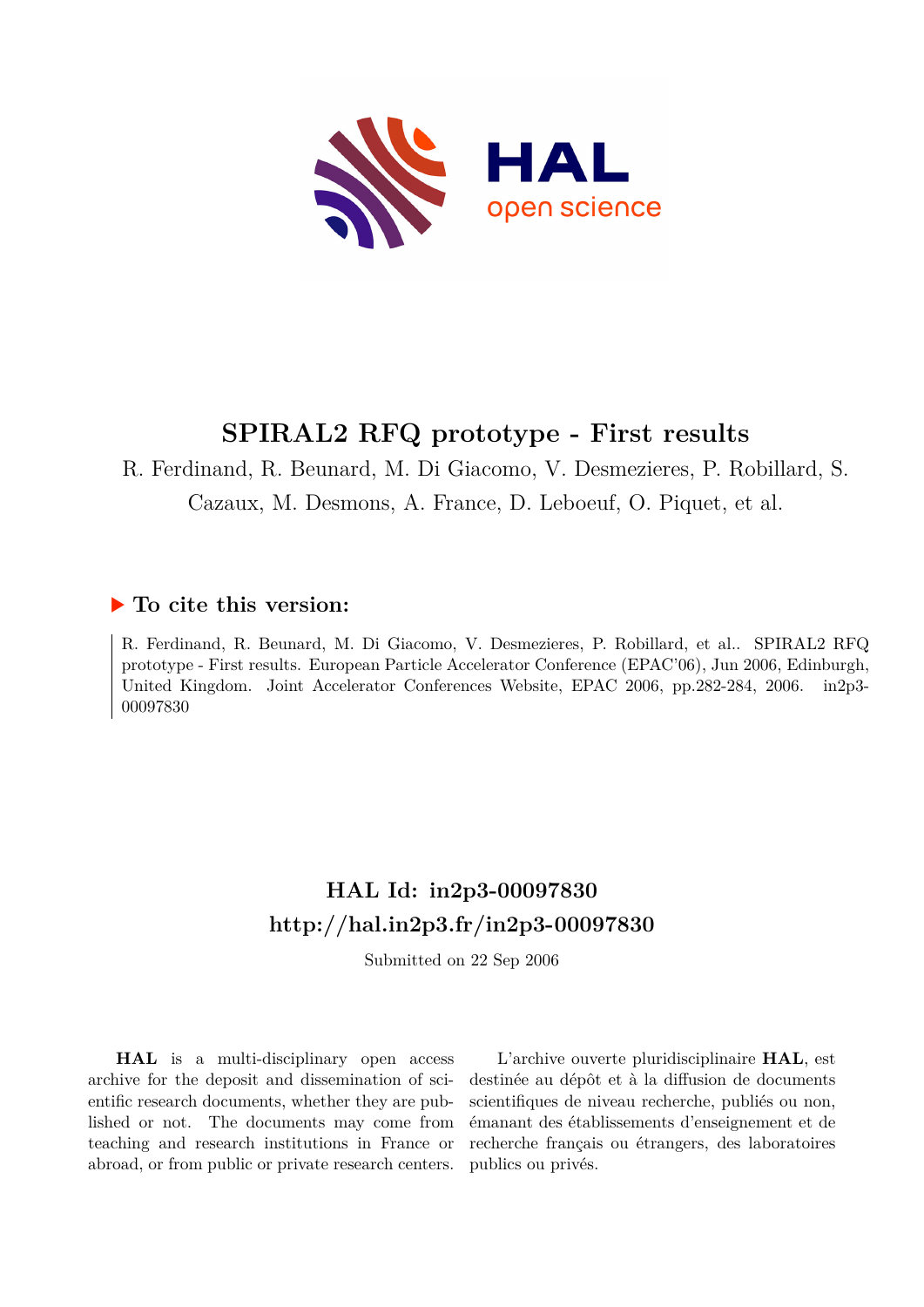# **SPIRAL 2 RFQ PROTOTYPE – FIRST RESULTS**

R. Ferdinand<sup>#</sup>, R. Beunard, M. Di Giacomo, V. Desmezieres, P. Robillard, GANIL, France S. Cazaux, M. Desmons, A. France, D. Leboeuf, O. Piquet, J-C. Toussaint CEA-Saclay, France Y. Gómez-Martínez, M. Fruneau, CNRS-IN2P3 LPSC Grenoble France A. Caruso, INFN-LNS, 95123 Catania ITALY.

# *Abstract*

The SPIRAL2 RFQ is designed to accelerate either 5 mA deuteron beam  $(Q/A=1/2)$  or a 1 mA of  $q/A=1/3$ particle up to 0.75 MeV/A at 88 MHz. It is a CW machine which has to show stable operation, provide the required availability and reduce losses to a minimum in order to minimize the activation constraints. Extensive modelisation was done to ensure a good vane position under RF. The prototype of this 4-vane RFQ was built and tested in INFN-LNS Catania and then in IN2P3-LPSC Grenoble. It allowed us to measure the vacuum quality, the RF field by X-ray measurements, the cavity displacement and the real vane displacement during the RF injection. Different techniques were used, including an innovative CCD measurement with a 0.8 µm precision. This paper outlines the different results.

## **INTRODUCTION**

The SPIRAL 2 extension of the existing GANIL facilities is under construction. It will extend the exotic particle productions of the present GANIL complex towards heavier elements [1].

The driver is required to accelerate in CW mode, proton beam (5mA, 33MeV), deuteron beam (5mA, 40MeV) or heavy ions (1mA, 14.5MeV/nucleons). It will be made of two dedicated ion sources, a single RFQ, and 2 families of superconducting quarterwave resonators. This paper describes the first results achieved with the RFQ prototype tested in INFN-LNS Catania, Italy, and twice in LPSC-Grenoble, France.

# **RFQ EXPERIMENTAL SETUP**

The RFQ was fully described elsewhere [2,3]. The reader is invited to refer to theses references to understand the mechanical choices leading to this 5-m long design.

The dynamics was calculated by the SPIRAL 2 beam dynamics team in end-to-end Linac simulations. The calculations [4] show beam transmission higher than 99%. With all combined errors (mechanical and RF) it has to be higher than 97% in order to allow hands-on maintenance on the cavity (deuteron acceleration). End-to-end simulations showed very good result for the RFQ. It is not the limitative accelerator component.

A 1-m long prototype was decided to verify its feasibility and control the construction cost. Under RF power, we had to prove the operation with RF joints between the vanes and the external tube, and to be able to tune it with the 2 water cooling circuits (no moveable tuner in the cavity). The final objectives are to verify the

 $*$ ferdinand@ganil.fr

vanes displacement under operation (requirements ±0.1 mm), crosschecked the 3D codes used for the design with online measurement (temperature elevation, deformation, water cooling etc…) and to qualify the vacuum needed for heavy ion acceleration. The tests were planned to be conducted in different steps: The first one, already achieved was to test and tune the cavity at low level in Saclay. The second one, already achieved, was to send the prototype to INFN-LNS Catania for high power test with the idea of stressing the RF joins and verifying our ability to power the cavity. The third step, under analysis, was to measure the vane deformations under RF, to check the RF tuning range, measure the temperature elevation in different locations and compare them with the 3D codes in use.





Figure 2: RFQ in LNS-Catania

The difficulty was to work under a flow of X-Rays, and to measure displacement in the range of a few to tens of micrometers without being able to physically touch the moveable pieces. At the same time about 40 kW of RF power was injected in the prototype, with a huge flow of water cooling (which induces vibrations).

The 4-vanes and the external tube are water cooled with two separate water circuits. The cavity frequency is adapted using the two water temperatures. The vane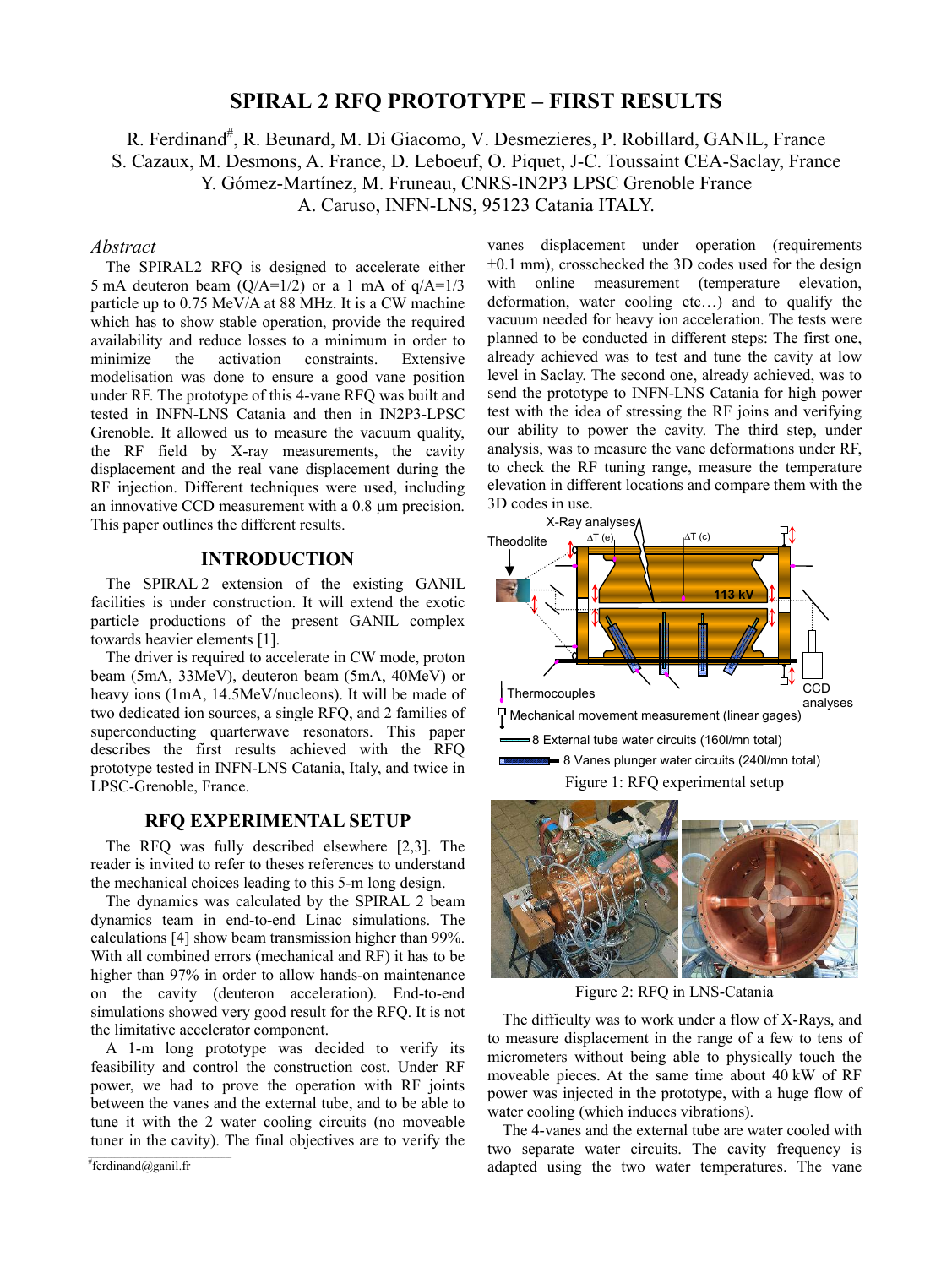circuit uses simple and cheap water plungers. In the following, the global reference position is obtained with the prototype being regulated at 20°C.

#### *Vanes displacement – mechanical measurement*

Two Mitutoyo linear gages 542-121 were in use to measure the end plate dilatation under operation. They provide a (1.5+L/50)µm accuracy. They were located on the horizontal plane, diametrically opposed, on the end plate. This allows de-correlating the support table movement from the RFQ movement, one global movement being seen on both gages. In presence of the water flow, random vibration of  $\pm 6.75 \text{ µm}$  (p-p) was observed (standard deviation of 2.1).

#### *Vanes displacement – CCD measurements*

This novel method is fully developed in reference [5]. It is based on observations with a Ligthwise LW-1.3-S-1394 CCD camera of a grid on the vane extremities, through a vacuum window.



Figure 3: a) Four vanes as viewed by the CCD camera, b) Reconstructed vanes displacement with RF (20kW with huge dipolar effects – see end of the text)

On each individual vane extremity, the motion detection is transformed into RFQ coordinates with 0.8  $\mu$ m accuracy (1 pixel = 28.7  $\mu$ m).

# *Vanes displacement – Theodolite measurements*

Classical theodolite measurements were tempted in order to cross-checked the above CCD measurements. The measurement was complicated with the X-Rays emitted from the beam axis. Two successive mirrors were used to allow human observation in safe conditions. More easy, is the observation of the external tube dilatation under RF and temperature increase.

## *Temperature measurements - thermocouples*

32 classical thermocouples were used to record and compare temperature elevation on various parts of the RFQ and water circuits. The absolute temperature measurement accuracy was very poor, while the temperature elevation was obtained with ±0.1°C accuracy. Four were set on each end-plate, in front of each vane, in order to observe abnormal temperature elevation. One was set in a dedicate hole drilled in the middle of the north vane, down to 4 mm of the copper surface close to the beam axis. This measurement is marked "ΔT (c)" in this paper. One thermocouple was located in the vane hot spot, were the magnetic flux turns. It is named " $\Delta T$  (e)", see figure 1 for locations.

### **EXPERIMENTAL RESULTS**

The experiments were conducted under various conditions: RF power ranged from 0 to 39 kW (50 kW at INFN-LNS), vanes water temperature was fixed at 20°C and water temperature of the external tube varied from 20°C to 30.8°C.

The last experiment took place from May 23 to June 2, 2006 at LPSC Grenoble, and not all data were available for the paper. Only small parts of the collected data were cross-checked with codes.

#### *Vacuum measurements.*

The cavity was pumped with a cryogenic pump. The vacuum result was globally coherent with the estimated values based on a desorption rate equal to 4.5  $10^{-7}$  Pa.m.s<sup>-1</sup>. The static pressure at the end of the tests was better than expected. The value of  $2.10^{-8}$  Pa (uncorrected) was reached. The dynamic pressure is about 3 to 5 10<sup>-6</sup> Pa mostly resulting in  $H_2$  desorption. This is less important for the beam losses in operation (light gas). Because of the  $H_2$  desorption, a mix between 1 turbo and 3 cryo pumps is the reference solution for the final RFQ.

#### *X-Rays measurements.*

1

40µm

The X-rays measurements allowed correlating the injected RF power and the expected vane voltage. The results were similar, and proved the 113 kV achievement for 38.5 kW of RF power with the metallic vacuum joint.

Radiations were also measured for safety purpose on the final RFQ. Almost nothing could be measured through the 5 cm thick copper wall. Despite the 4 mm thick lead pieces up to 560 µSv/h was measured close to the vacuum port (stainless steel manifold) and 3900 µSv/h 10cm from the beam axis.

#### *Vanes displacement*

The different measurements were applied on both ends of the RFQ prototype.

We made first a classical expansion of the cavity with the external tube temperature increased (up to  $+12.8$ °C), and without injected RF power. The observed expansion of the tube (with the linear gage :  $75.8 \mu m$ ) and vane displacement  $(+40 \mu m)$  on all vanes) allowed determining the thermal exchange coefficient in the water circuits. They were found to be equal to  $7000 \text{ W/m}^2$ .  $\degree$ C (6000 theoretical). This essential input data being established, we are able to correlate the observed data with the 3D code estimate. Calculations were obtained using CATIA as the 3D mesh generator, SOPRANO-Vector Fields for the power deposition and then with CASTEM for the cavity deformation.

The next table shows some values, first lines gives the theoretical value, the second one, *in italic*, the measured data. The first 2 sets of data are absolute numbers, referenced to "no RF" and "no external tube water temperature variation". The last 2 sets of data are variations compared to the  $(39 \text{ kW}, +0\degree \text{C})$  just above. A